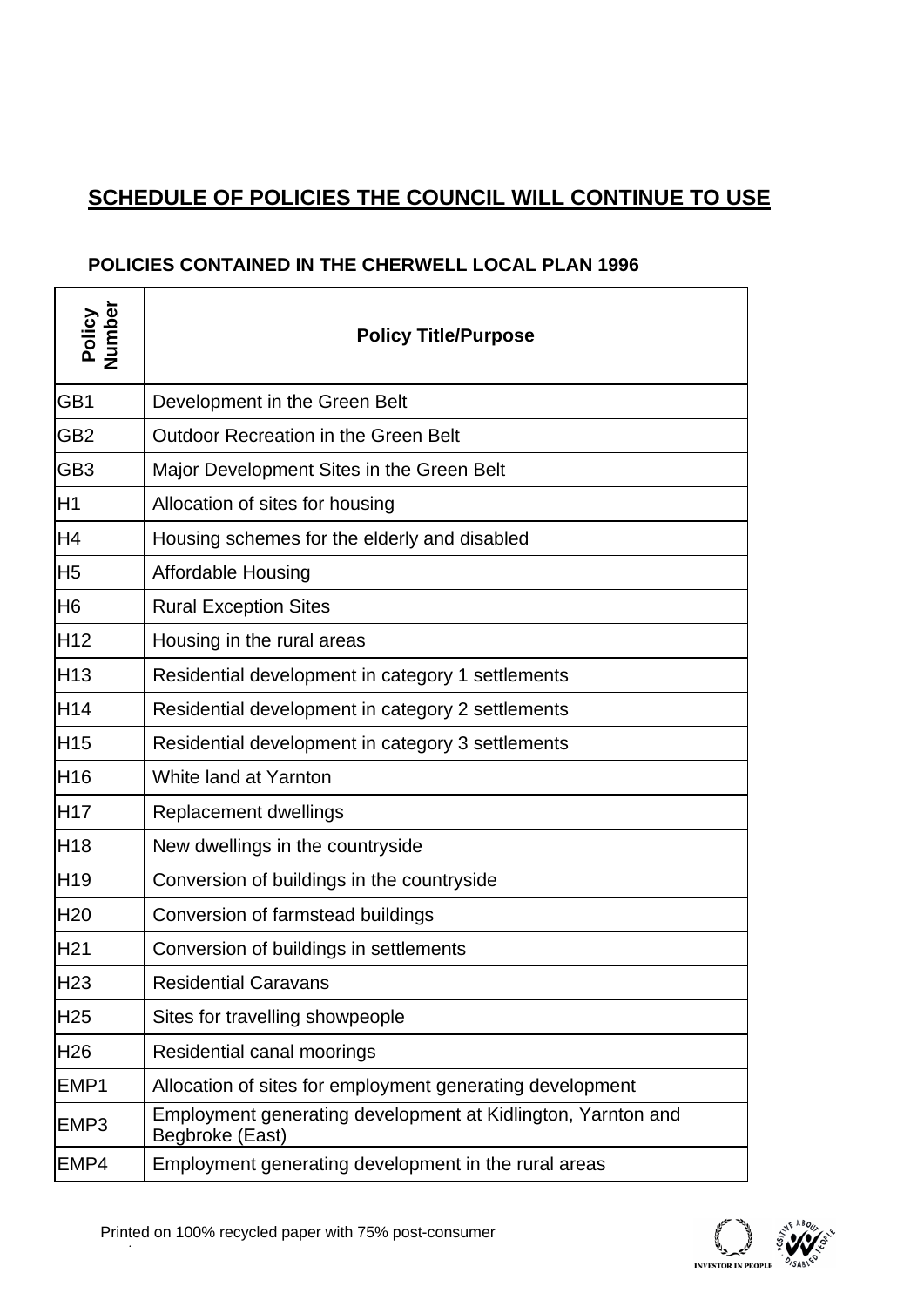| Policy<br>Number | <b>Policy Title/Purpose</b>                                                                                                 |
|------------------|-----------------------------------------------------------------------------------------------------------------------------|
| S <sub>2</sub>   | Proposals for retail development in the shopping centre and town<br>centre, Banbury                                         |
| S <sub>3</sub>   | Primary shopping frontages, Banbury                                                                                         |
| S <sub>8</sub>   | Redevelopment of land north of Bridge Street and east of the inner<br>relief road, Banbury for recreational or cultural use |
| S <sub>9</sub>   | Change of use of residential buildings in Banbury town centre                                                               |
| S <sub>10</sub>  | Development in Banbury commercial areas                                                                                     |
| S <sub>12</sub>  | Development proposals in Bicester town centre                                                                               |
| S <sub>13</sub>  | Primary shopping frontages, Bicester                                                                                        |
| S <sub>15</sub>  | Redevelopment of land at Franklin's Yard, Bicester                                                                          |
| S <sub>21</sub>  | Development in Kidlington shopping centre                                                                                   |
| S22              | Provision of rear servicing, Kidlington                                                                                     |
| S <sub>25</sub>  | Retail development in the rural areas                                                                                       |
| S <sub>26</sub>  | Small scale ancillary retail outlets in the rural areas                                                                     |
| S <sub>27</sub>  | Garden centres in the rural areas                                                                                           |
| S28              | Proposals for small shops and extensions to existing shops outside<br>Banbury, Bicester and Kidlington shopping centres     |
| S29              | Loss of existing village services                                                                                           |
| TR1              | <b>Transportation funding</b>                                                                                               |
| TR7              | Development attracting traffic on minor roads                                                                               |
| TR8              | Commercial facilities for the motorist                                                                                      |
| <b>TR10</b>      | <b>Heavy Goods vehicles</b>                                                                                                 |
| TR11             | <b>Oxford Canal</b>                                                                                                         |
| <b>TR14</b>      | Formation of new accesses to the inner relief road and Hennef Way,<br><b>Banbury</b>                                        |
| <b>TR16</b>      | Access Improvements in the vicinity of Banbury Railway Station                                                              |
| TR20             | Reservation of land for road schemes at Bicester                                                                            |
| TR22             | Reservation of land for road schemes in the countryside                                                                     |
| R <sub>1</sub>   | Allocation of land for recreation use                                                                                       |

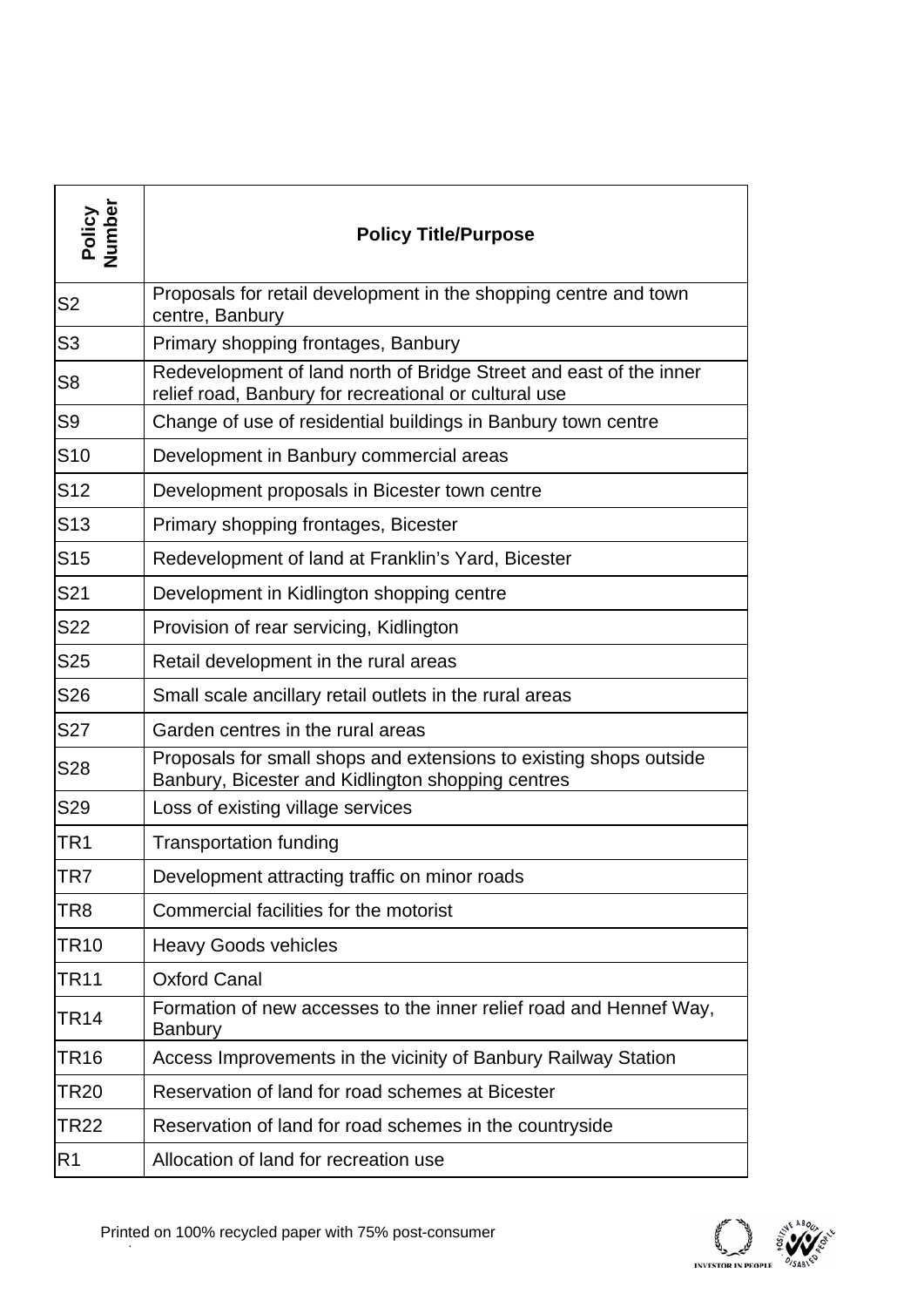| Policy<br>Number | <b>Policy Title/Purpose</b>                                                                                                                           |
|------------------|-------------------------------------------------------------------------------------------------------------------------------------------------------|
| R <sub>5</sub>   | Use of redundant railway lines and disused quarries for recreation<br>purposes                                                                        |
| R7               | Protection and enhancement of the recreational roles of the Oxford<br><b>Canal and River Cherwell</b>                                                 |
| R <sub>9</sub>   | Facilities for canal users                                                                                                                            |
| R <sub>12</sub>  | Provision of public open space in association with new residential<br>development                                                                     |
| <b>R14</b>       | Reservation of land for community buildings in association with<br>housing developments at Hanwell Fields, Banbury and Slade Farm,<br><b>Bicester</b> |
| T <sub>2</sub>   | Proposals for hotels, motels, guest houses and restaurants within<br>settlements                                                                      |
| T <sub>3</sub>   | Land reserved for hotel and associated tourist or leisure based<br>development, in vicinity of junction 11 of the M40, Banbury                        |
| T <sub>5</sub>   | Proposals for new hotels, motels, guesthouses and restaurants in the<br>countryside                                                                   |
| T7               | Conversion of buildings beyond settlements to self-catering holiday<br>accommodation                                                                  |
| AG <sub>2</sub>  | Construction of farm buildings                                                                                                                        |
| AG <sub>3</sub>  | Siting of new or extension to existing intensive livestock and poultry<br>units                                                                       |
| AG4              | Waste disposal from intensive livestock and poultry units                                                                                             |
| AG <sub>5</sub>  | Development involving horses                                                                                                                          |
| C <sub>1</sub>   | Protection of sites of nature conservation value                                                                                                      |
| C <sub>2</sub>   | Development affecting protected species                                                                                                               |
| C <sub>4</sub>   | Creation of new habitats                                                                                                                              |
| C <sub>5</sub>   | Protection of ecological value and rural character of specified features<br>of value in the district                                                  |
| C <sub>6</sub>   | Development proposals adjacent to the River Thames                                                                                                    |
| C7               | Landscape conservation                                                                                                                                |
| C <sub>8</sub>   | Sporadic development in the open countryside                                                                                                          |
| C <sub>9</sub>   | Scale of development compatible with a rural location                                                                                                 |
| C10              | Historic landscapes, parks and gardens and historic battlefields                                                                                      |
| C <sub>11</sub>  | Protection of the vista and setting of Rousham Park                                                                                                   |
|                  |                                                                                                                                                       |

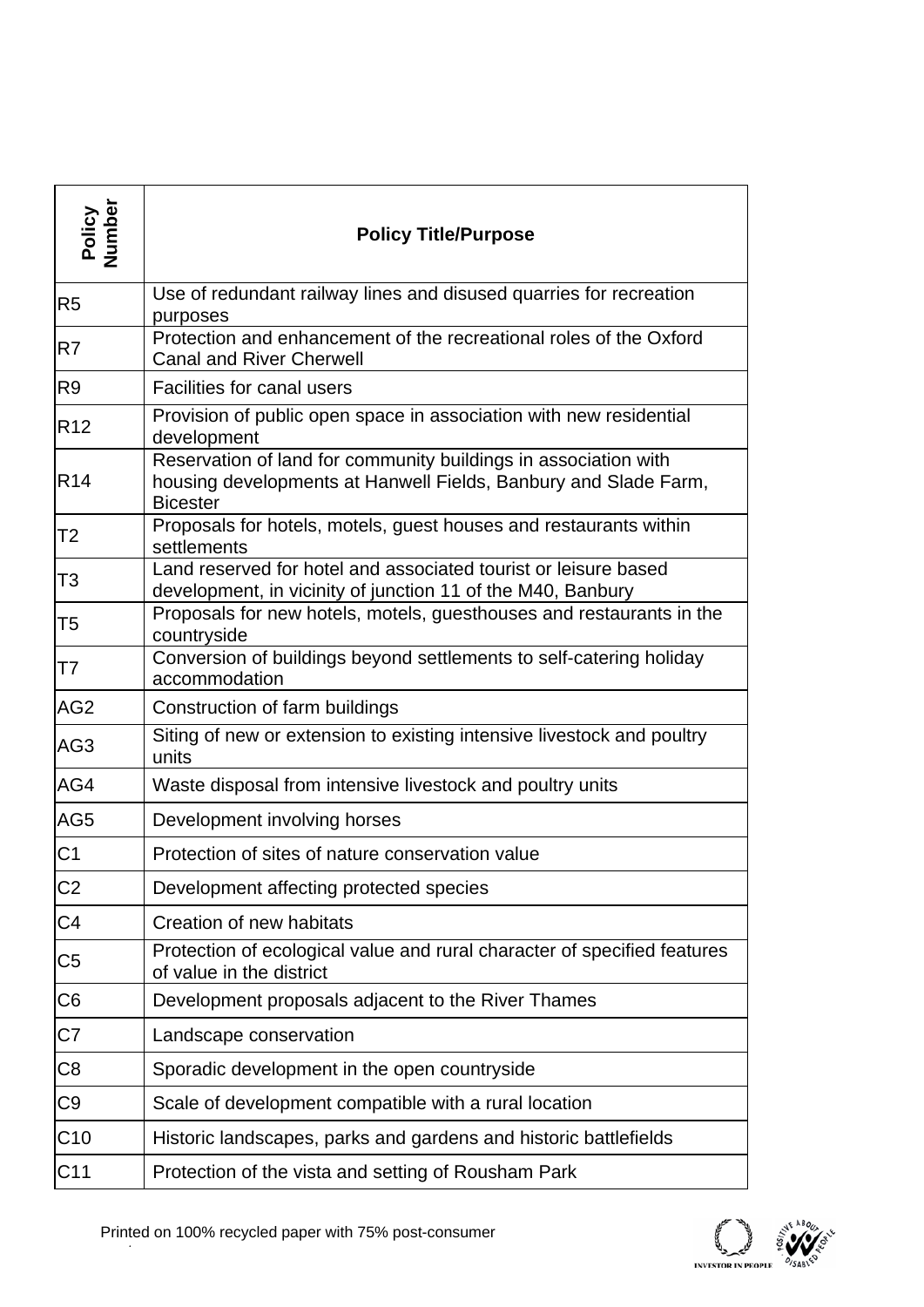| Policy<br>Number  | <b>Policy Title/Purpose</b>                                                             |
|-------------------|-----------------------------------------------------------------------------------------|
| C <sub>12</sub>   | Development in the Cotswold Area of Outstanding Natural Beauty                          |
| C <sub>13</sub>   | Areas of High Landscape Value                                                           |
| C <sub>14</sub>   | <b>Countryside Management Projects</b>                                                  |
| C <sub>15</sub>   | Prevention of coalescence of settlements                                                |
| C <sub>17</sub>   | Enhancement of the urban fringe through tree and woodland planting                      |
| C <sub>18</sub>   | Development proposals affecting a listed building                                       |
| C <sub>21</sub>   | Proposals for re-use of a listed building                                               |
| C <sub>23</sub>   | Retention of features contributing to character or appearance of a<br>conservation area |
| C <sub>25</sub>   | Development affecting the site or setting of a schedule ancient<br>monument             |
| C <sub>27</sub>   | Development in villages to respect historic settlement pattern                          |
| C <sub>28</sub>   | Layout, design and external appearance of new development                               |
| C <sub>29</sub>   | Appearance of development adjacent to the Oxford Canal                                  |
| C <sub>30</sub>   | Design of new residential development                                                   |
| C <sub>31</sub>   | Compatibility of proposals in residential areas                                         |
| C32               | Provision of facilities for disabled people                                             |
| C33               | Protection of important gaps of undeveloped land                                        |
| C34               | Protection of views of St Mary's Church, Banbury                                        |
| C <sub>38</sub>   | Satellite dishes in conservation areas and on listed buildings                          |
| C <sub>39</sub>   | Telecommunication masts and structures                                                  |
| ENV <sub>1</sub>  | Development likely to cause detrimental levels of pollution                             |
| EN <sub>V2</sub>  | Redevelopment of sites causing serious detriment to local amenity                       |
| ENV <sub>6</sub>  | Development at Oxford Airport, Kidlington likely to increase noise<br>nuisance          |
| ENV7              | Development affecting water quality                                                     |
| ENV <sub>10</sub> | Development proposals likely to damage or be at risk from hazardous<br>installations    |
| ENV <sub>11</sub> | Proposals for installations handling hazardous substances                               |